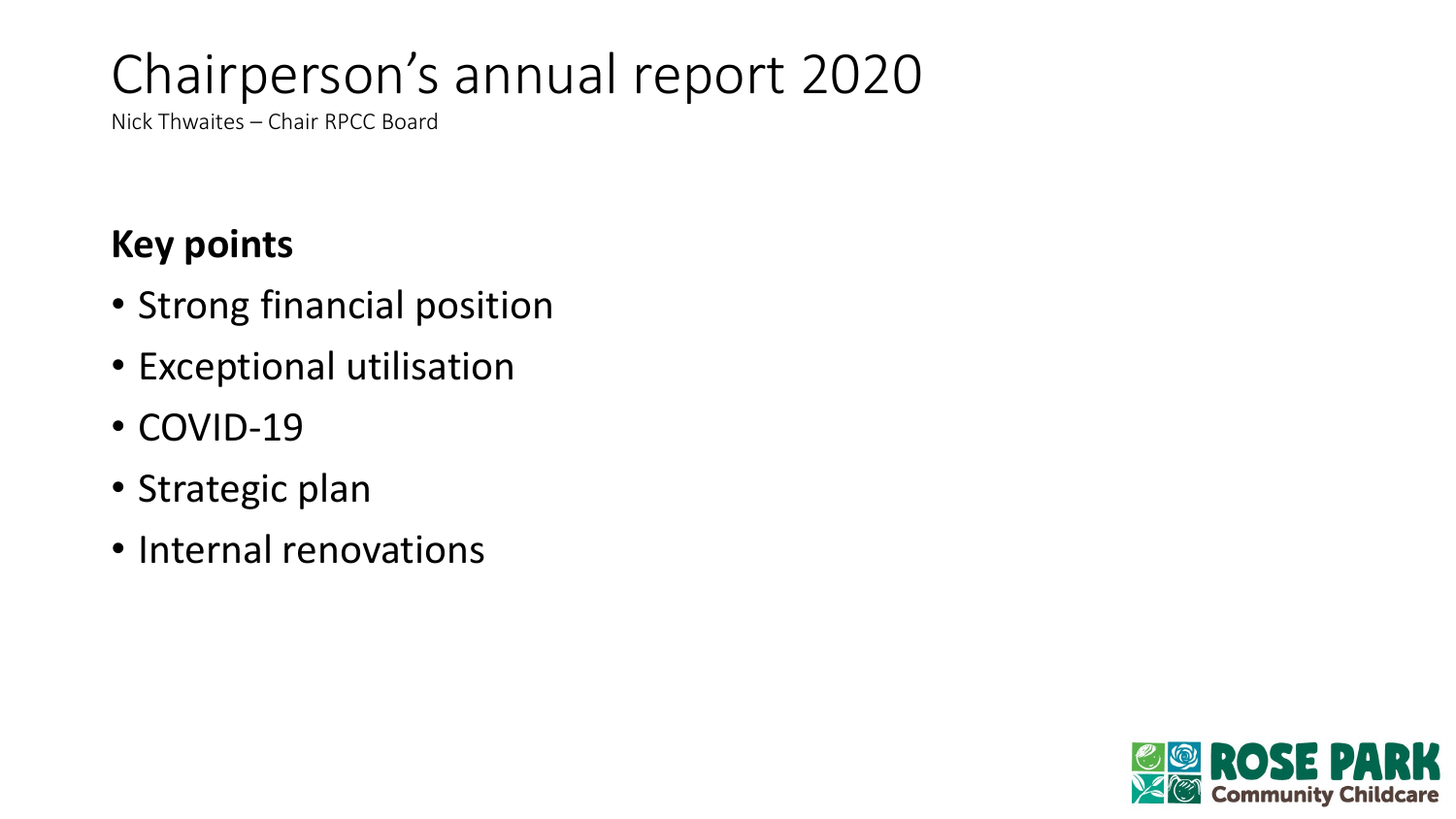# Thanks to the 2019/20 RPCC Board

- Daisy Miller Deputy Chair
- Paul Santinon Treasurer
- Emily Lee Secretary
- Jason Holmes
- John Purl
- Emily Schneemilch
- Sarah Rogers Director
- Josh Peak Immediate Past Chair

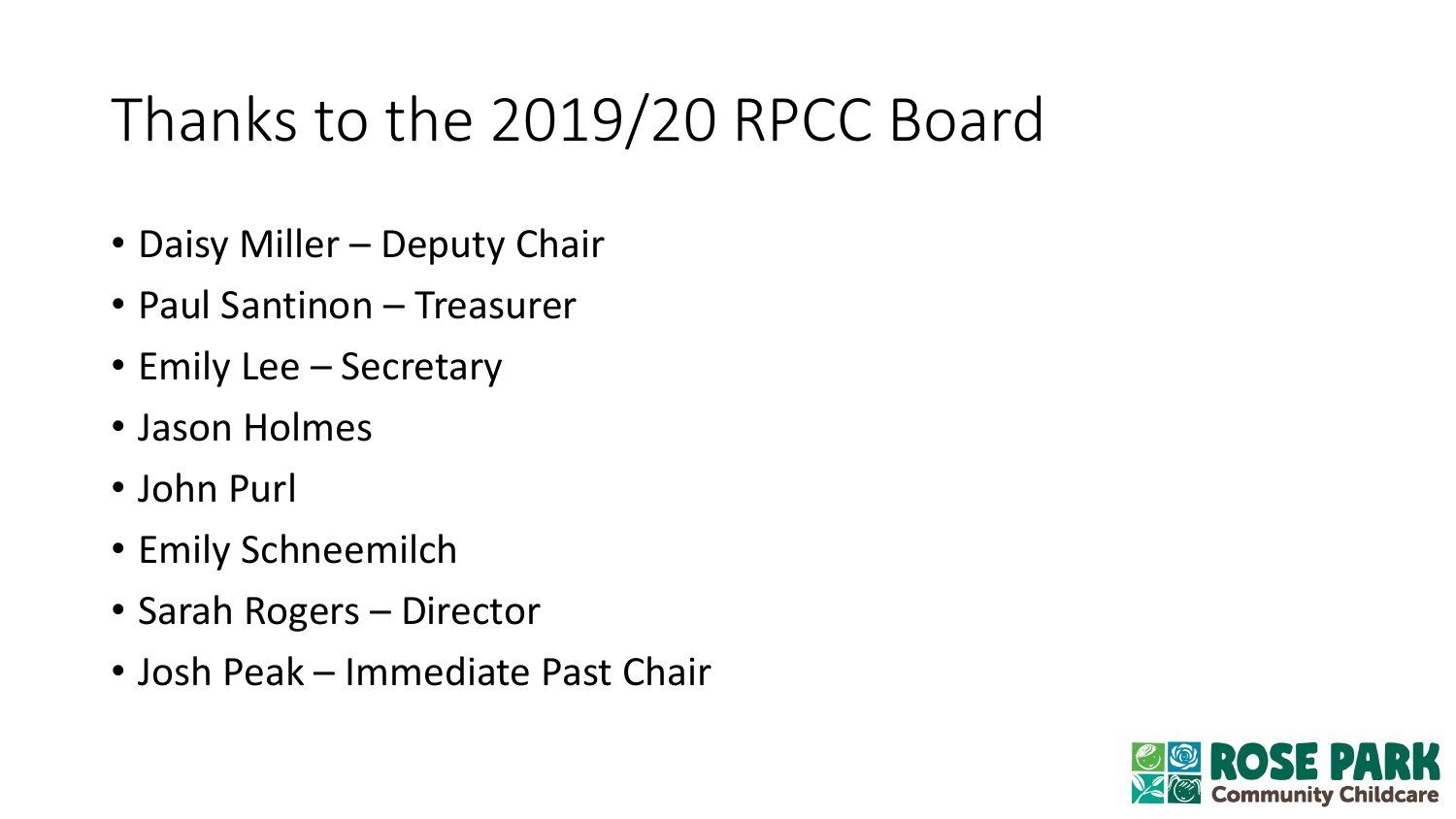# Strong financial position

- Treasurer's report to come
- Regular financial oversight conducted by the Board
- Loan repaid in full Nature Play
- Maintenance of sustainable fee levels
- Financial health maintained during the COVID-19 shutdown

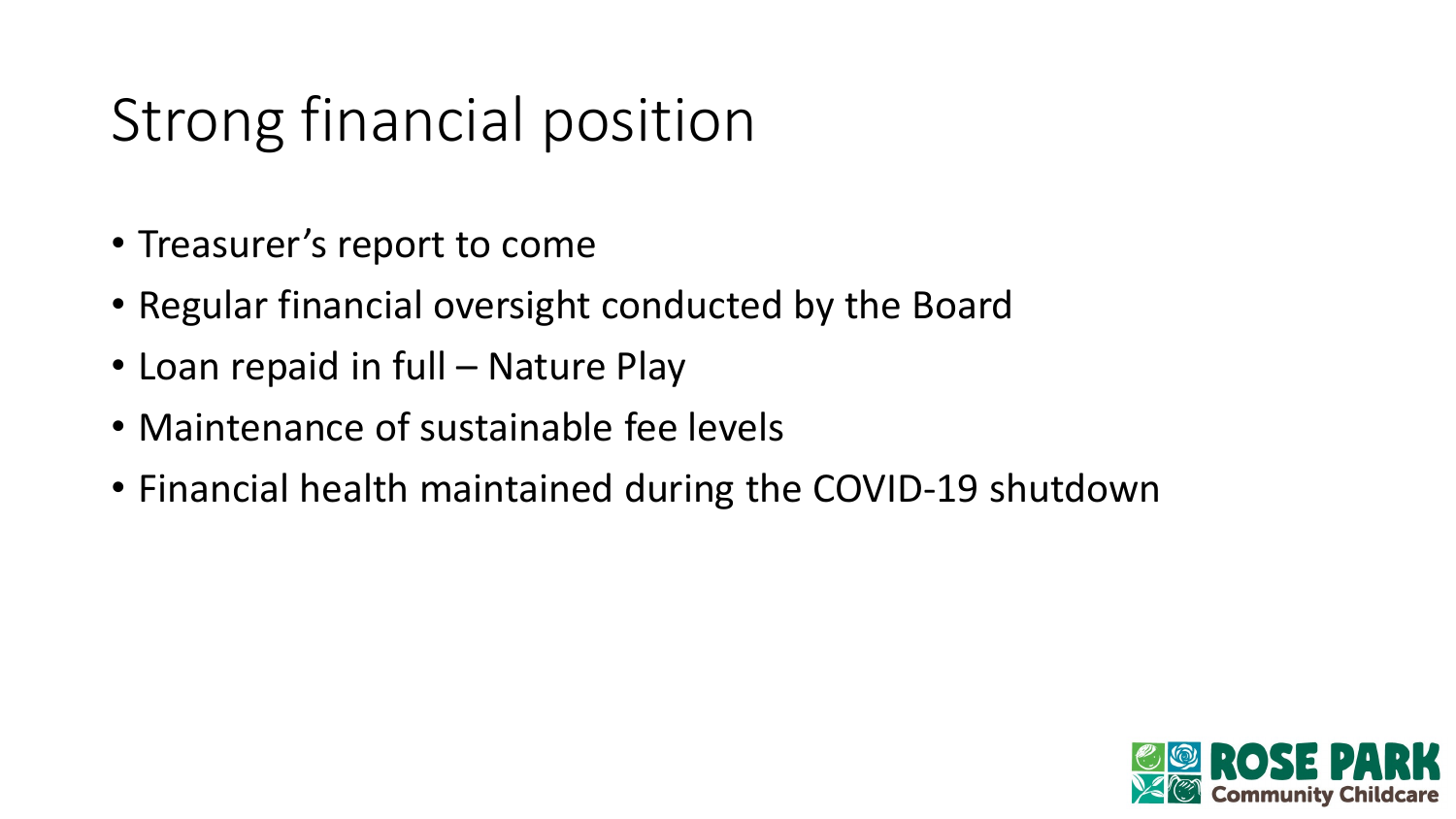## Exceptional utilisation

- RPCC continues to improve utilisation each year
- Fantastic management of numbers, ratios and waiting list by Sarah
- Capacity: 59

|             | FTE's |
|-------------|-------|
| August 2020 | 56    |
| August 2019 | 52    |
| August 2018 | 52    |
| August 2017 | 51    |
| August 2016 | 45    |

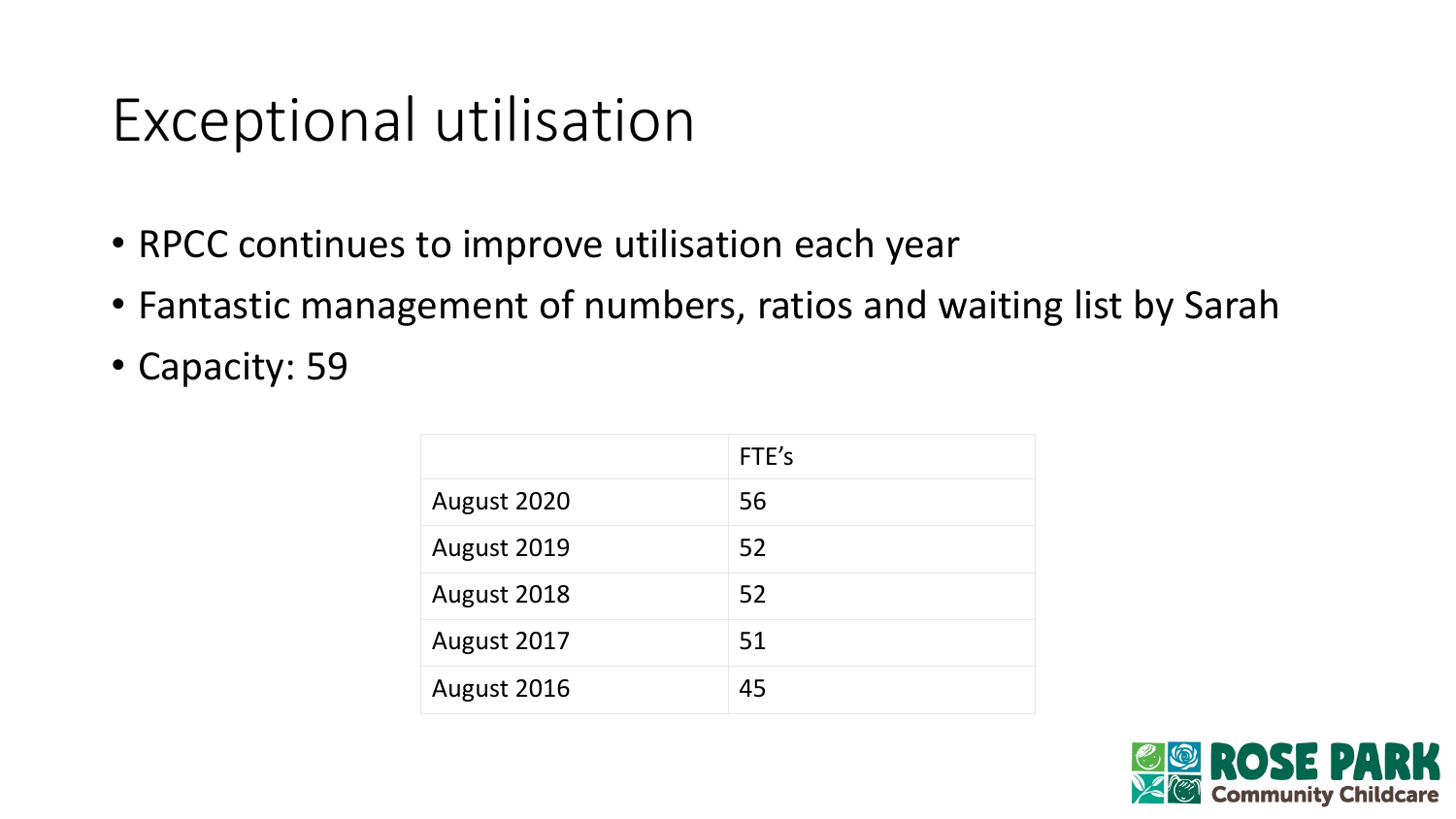#### COVID

- Thank you to all families for respecting and adhering to changes as required
- Thank you to all staff who ensure RPCC continues to be a welcoming and safe place for everyone
- Working as a community to overcome the many challenges

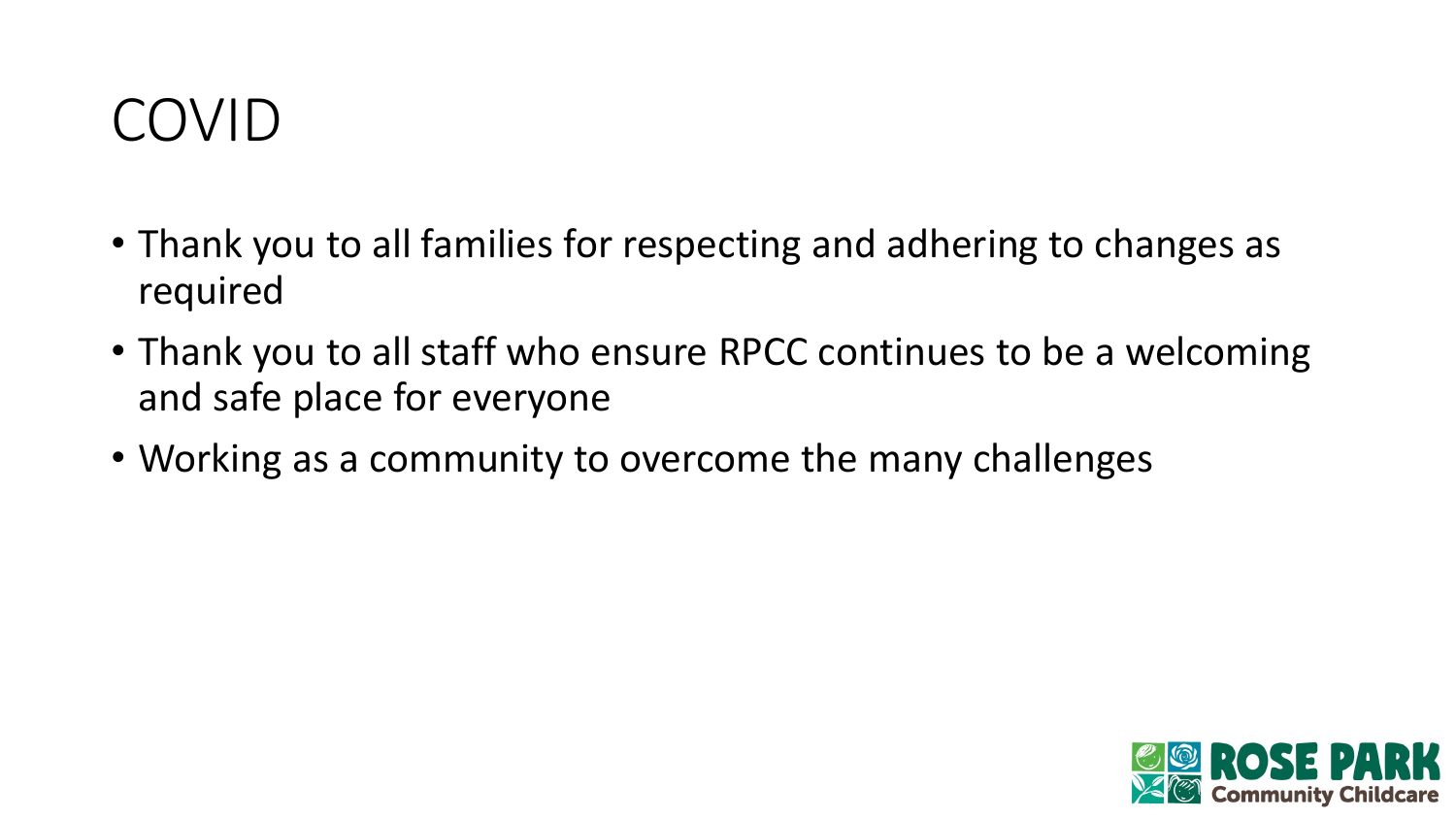## Strategic plan

- Works began on creating a new strategic plan however COVID-19 impacted the boards ability to achieve this.
- Incoming board to consider and develop

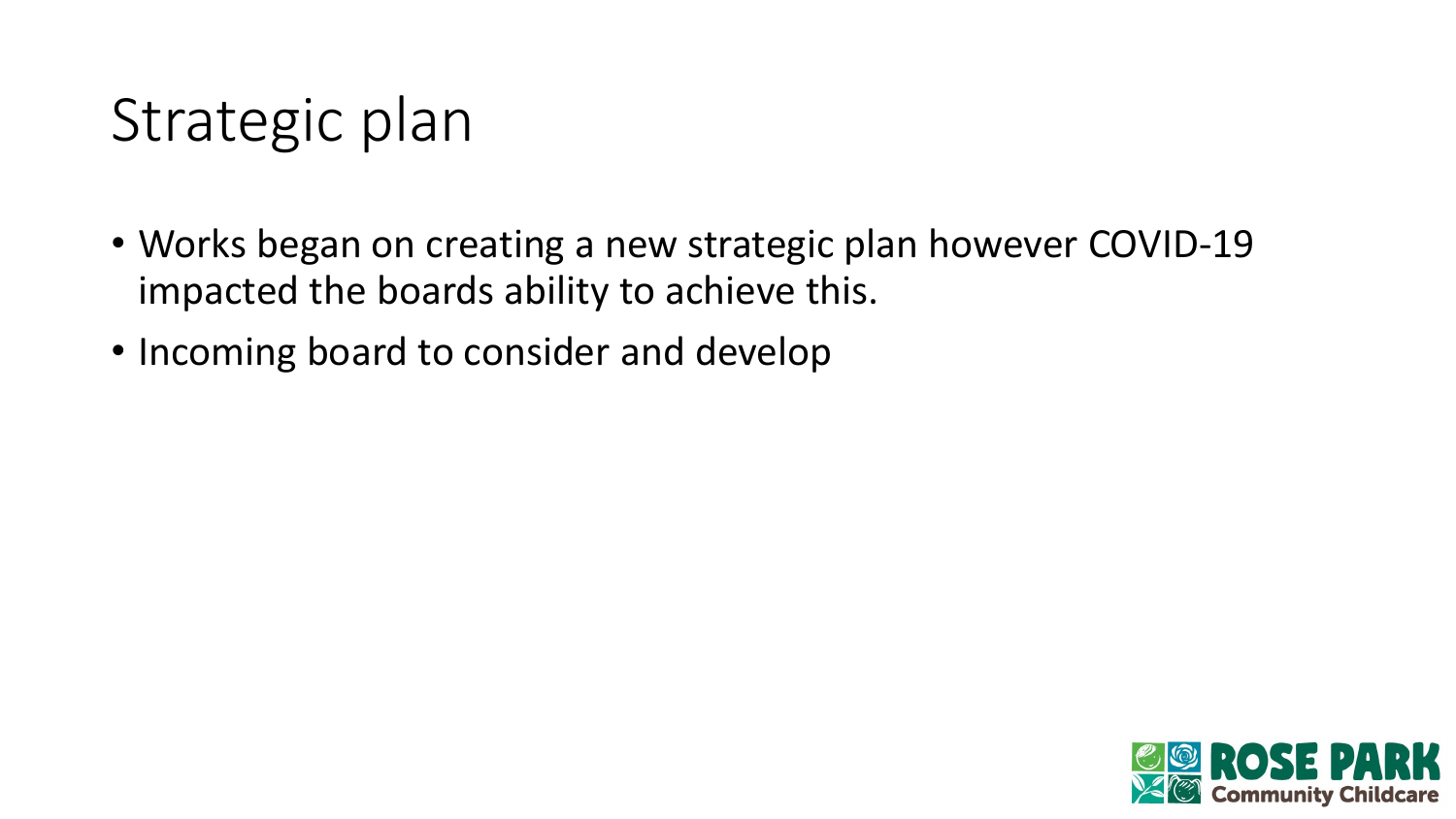#### Internal renovations

- Progress has been made on the potential scope of works and requirements for each room
- Next Board to consider

# Centre upgrades

- Internal upgrades in 2018
	- New planning/ meeting room
	- New babies sleep room
	- Upgraded office and Staff room
- Outdoor upgrades in 2019
	- Nature play
	- Pergolas
	- Chicken coop
	- Painting
	- Solar PV

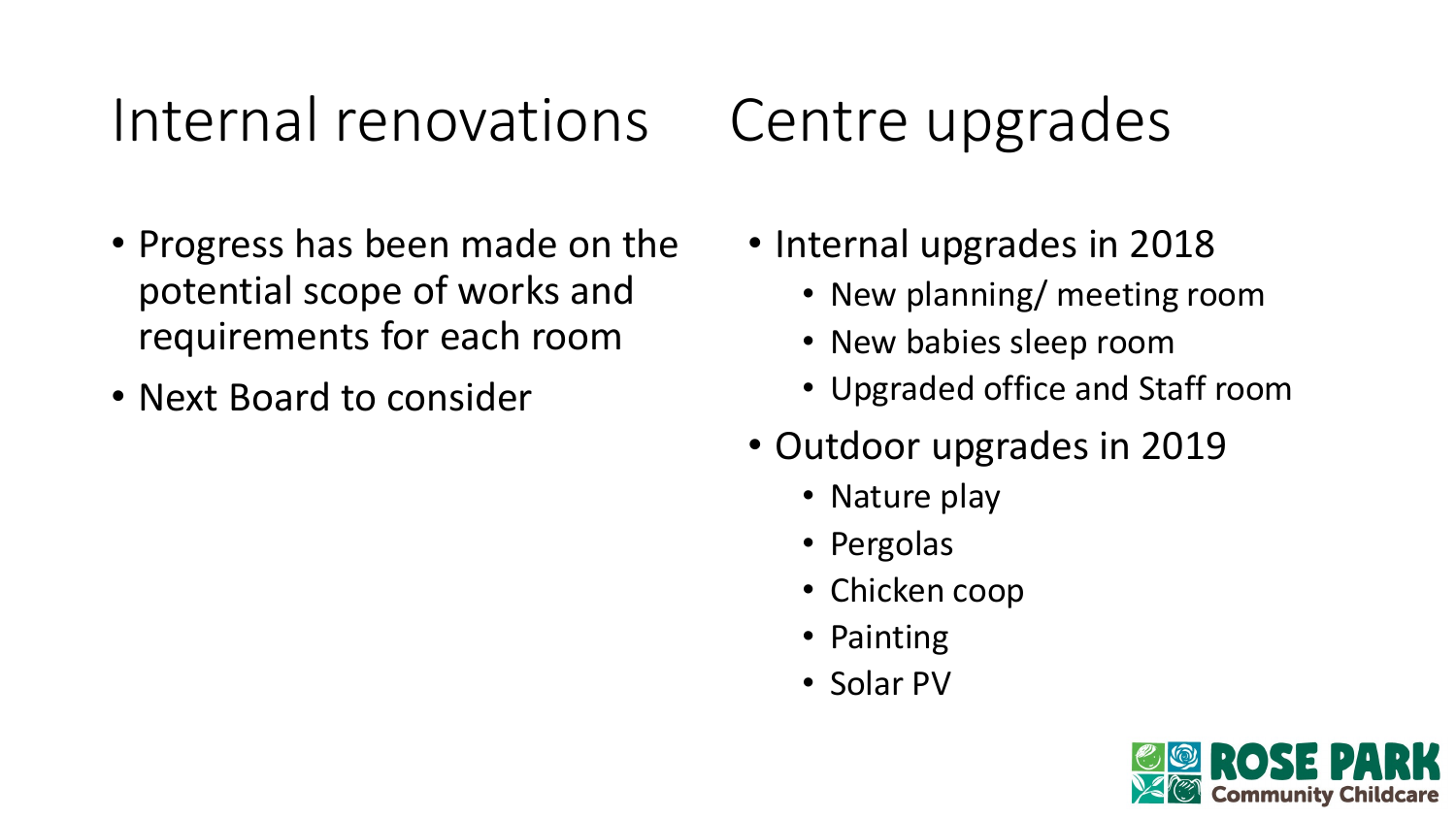#### Board review

- We undertook a Board performance and board member review
- Results were pleasing and highlighted some areas for improvement pass on to new Board

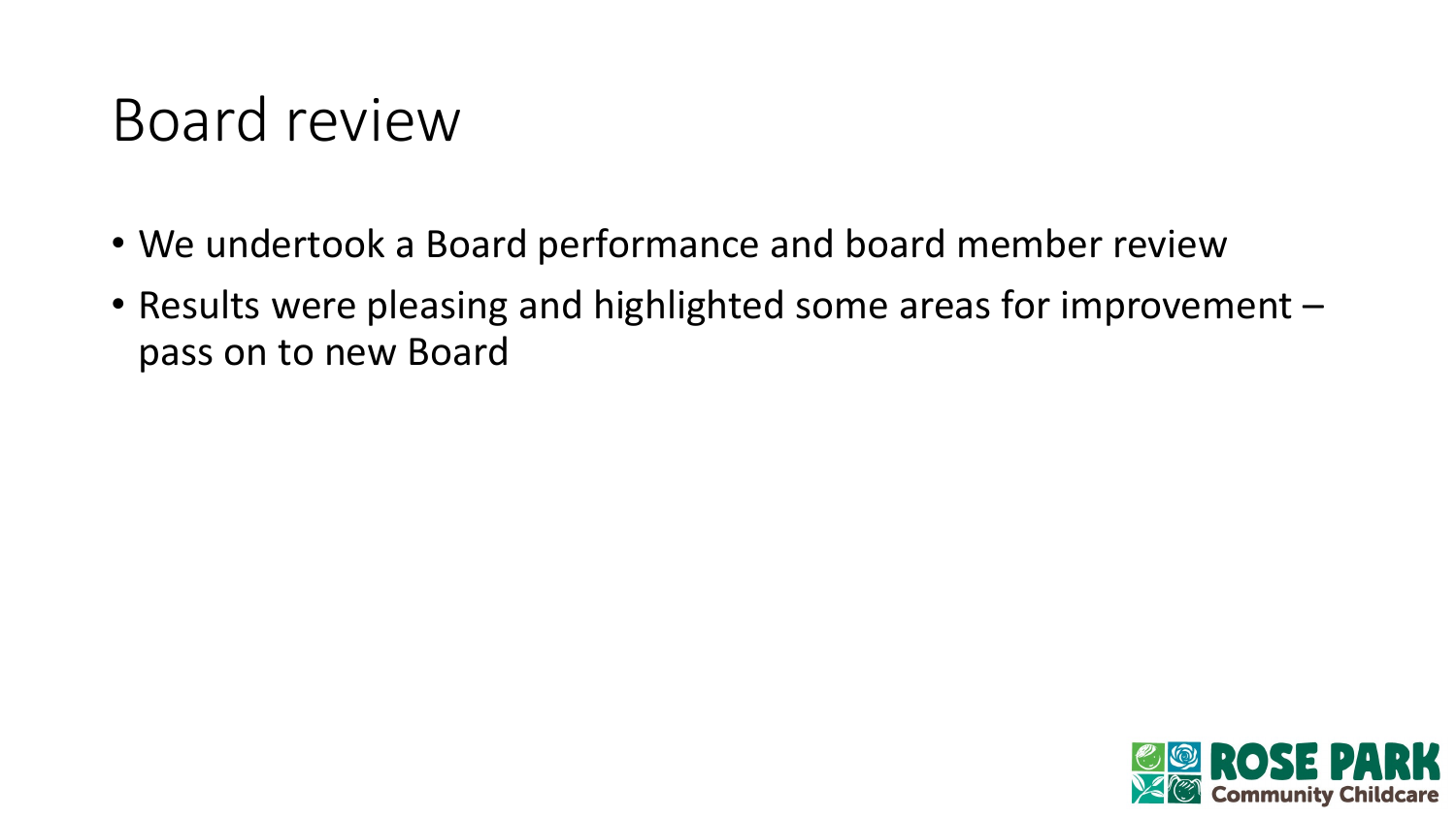## Focus for 2021

- New strategic plan
- Continue implementation of Quality Improvement Plan
- Maintain good utilisation (FTE's)
- Ensure a healthy financial position